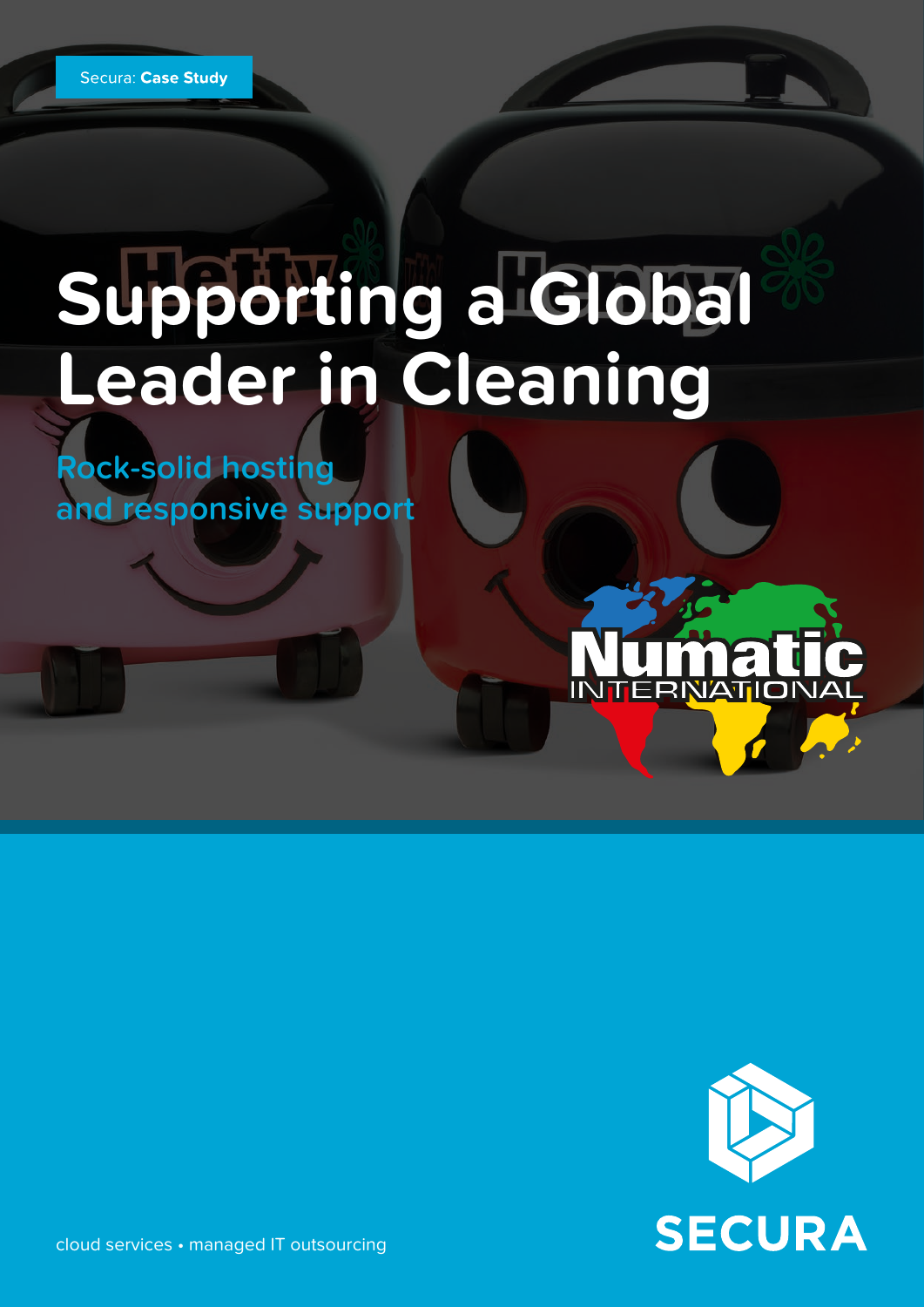# **Supporting a Global Leader in Cleaning**

Numatic International Ltd are perhaps most widely recognised in the UK for their iconic Henry vacuum cleaner but they produce a huge range of cleaning products and equipment. They are a global presence, with offices in the UK, Holland, Germany, France, South Africa and Switzerland.

Secura have been working with Numatic since 2006, supporting their website and email with reliable, secure hosting, with a service and support wrap designed to make their web infrastructure as light-touch as possible.

#### **Garage to Global**

Founded in 1969, Numatic has grown continuously over the last four decades from an initial team of 6 engineers working in a workshop space no bigger than a garage, to a business that now employs over 700 people across 6 countries.

Today's Numatic factory and warehouse in Chard, Somerset, occupies 10 hectares and produces over 4000 products each day. A network of over 40 PCs and a sophisticated Oracle based ERP system control the important day-to-day processes, state-of-the-art CAD-CAM systems and Rapid-Prototype modelling facilities in the factory.

#### **The Henry Phenomenon**

Cleaning equipment is not usually a product category that creates a global community of devoted followers and collectors but Henry Hoover (and pals) have done just that.

Henry, Hetty, Harry and James with their cheerful grins and bright colours have transcended cleaning equipment to appear as dozens of different products from soft toys to toddlers' ride-on vehicles and everything in between.

Henry et al may have become the recognisable faces of Numatic in the UK but the business is very much more, with an extensive catalogue of market-leading cleaning products and equipment for industrial and commercial use worldwide.

## **The Challenge**

As a successful company expanding globally, Numatic needed a reliable, available web presence with offsite backup capabilities and secure infrastructure to manage email.

As Numatic has significant internal IT infrastructure to support and develop, keeping web hosting as uncomplicated as possible was desirable.

The website is a key information hub for distributors from all over the world who are looking for information on the Numatic product range. The website contains the full product catalogue, with detailed descriptions and technical specifications, with downloadable overviews available in multiple languages.

As the website is a vital resource for Numatic's customers, it is crucial that it remains smooth and responsive when users are viewing information and downloading files, with high levels of availability at all times.